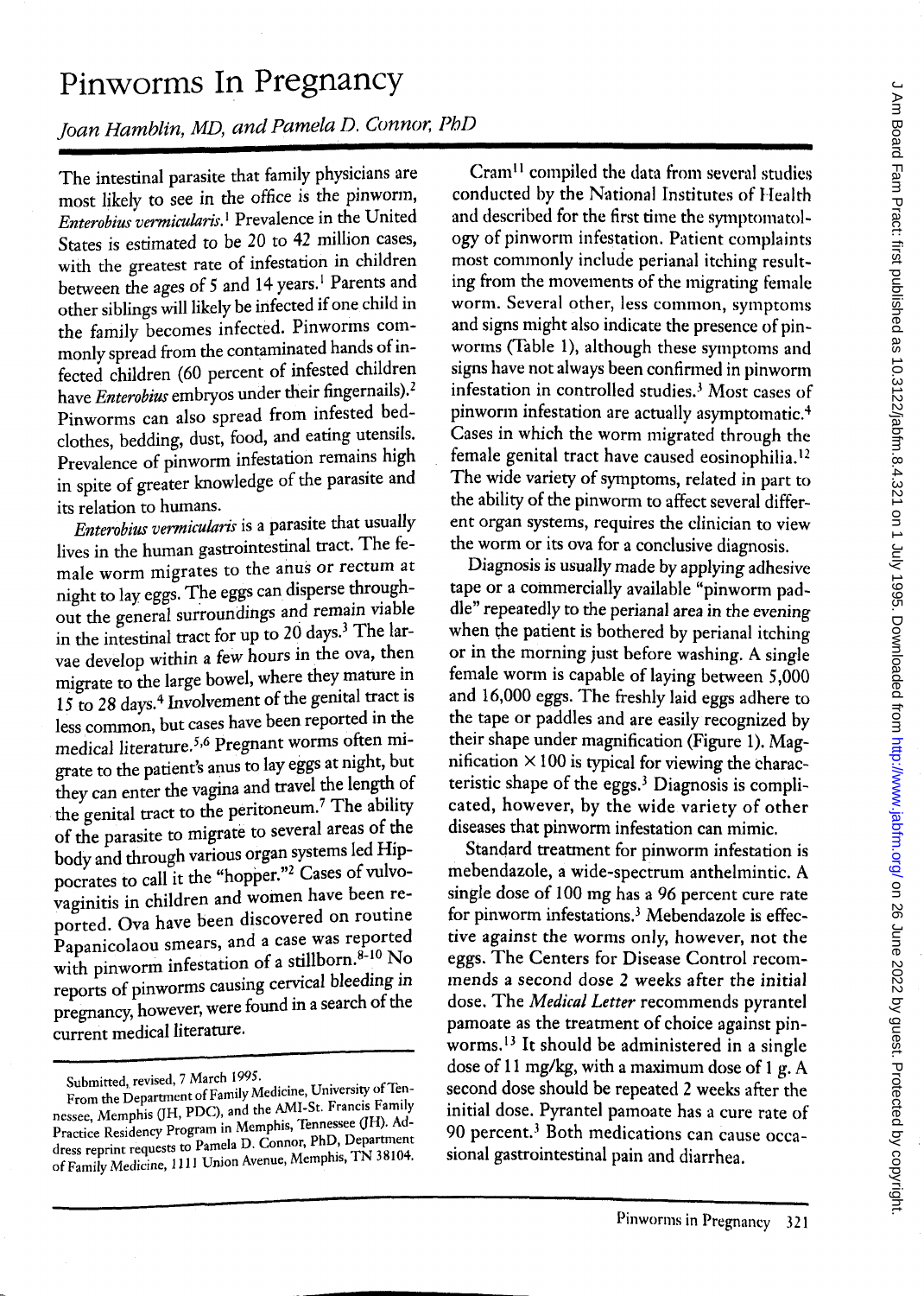Table 1. Common Symptoms and Signs of Pinworm Infestation.

| Abdominal pain                                |
|-----------------------------------------------|
| Grinding teeth*                               |
| Hives                                         |
| Inflammation of the urethra                   |
| Inflammation of the vagina                    |
| Insomnia*                                     |
| <b>TATIC ANGELIA</b><br>Involuntary urination |
| <b>Litturaniei</b><br>Irritability*           |
| da abyakın bil rinir<br>Nausea                |
| an ar Draward a<br>Painful urination          |
| addigitman<br>Perianal itching                |
| Urinary tract infection                       |
| Weight loss                                   |
|                                               |

\*More noticeable in children with pinworm infestation.

## Case Report

A 17 -year-old gravida 1 woman who was cared for in the family practice office for her pregnancy was seen during her first and second trimester for bleeding. The patient denied recent intercourse, trauma, vaginal discharge, or foul odor. *Gonorrhea* and *Chlamydia* cultures were negative twice. A sterile speculum was inserted into the vagina with each episode, revealing a scant amount of old and fresh blood in the vault and a friable cervix. Obstetric sonography did not reveal any source of bleeding. A friable cervix was believed to be the cause of bleeding. The patient was given reassurance, and the pregnancy progressed normally.

One week before delivery, the patient came to the hospital labor-and-delivery unit complaining once again of vaginal spotting. She denied any vaginal trauma, intercourse, abnormal discharge, contractions, or other complaints. Cultures for *Gonorrhea, Chlamydia,* and group B streptococcus were negative. A wet preparation of vaginal secretion was sent to the laboratory, where pinworm ova were identified. Diagnosis was confirmed by the laboratory supervisor and a physician. We decided to prescribe mebendazole, a standard medication for pinworm infestation, but treatment was postponed until after delivery, because mebendazole is a categoric drug with uncertain safety in pregnancy. One week later the patient went into labor and had a normal spontaneous delivery of a healthy girl. The patient was treated following delivery with a single 100-mg dose of mebendazole and a second dose 2 weeks later. Follow-up

Papanicolaou smear and wet preparation of vaginal secretion at the 6-week postpartum visit were negative.

## **Discussion**

Like many patients with reported vaginal pinworms, this patient did not complain of perianal itching, which is a common symptom in cases involving the gastrointestinal tract. Kazura,<sup>4</sup> however, pointed out that pinworm infestation will appear asymptomatic if perianal itching is not present. Mali and Joshi<sup>14</sup> suggested that physicians use Papanicolaou smears to diagnose parasitic infestations in the vagina or cervix in otherwise asymptomatic women. In our case, the patient had a prenatal Papanicolaou smear at 15 weeks' gestation that was unremarkable for pinworm ova.

This case raises several interesting points. First, it was not unusual that the patient should present without common symptoms of pinworm infestation. The only complaint was intermittent bleeding, which is not unusual in pregnancy. We were



Figure 1. Typical appearance of pinworm *(Enterobius vermicularis*) ova under magnification ( $\times$  100). This example is included to benefit the practicing physician in diagnosing pinworm infestation, even though it was not taken from the patient described in this case report.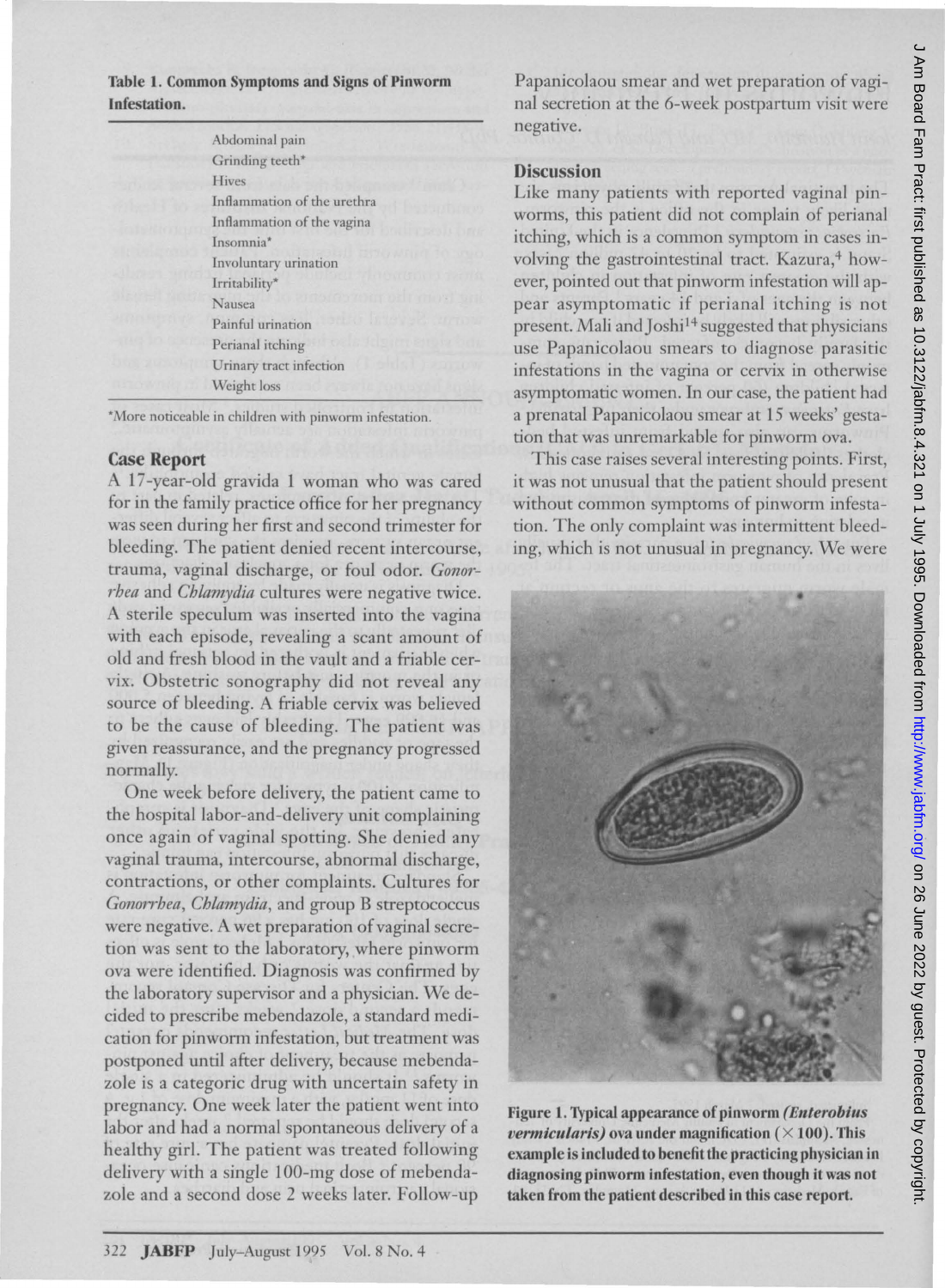unable to find a similar case of bleeding in pregnancy caused by pinworms in a review of the medical literature.

Second, our patient lived with only her mother and an older brother; no younger siblings or other children were present in the home. We were unsure how she contracted pinworms in the first place, because the infestation so often spreads from children. It was not determined whether she was a nail biter, which could have inadvertently caused ingestion of the eggs if they had been underneath the nails.

Third, this patient was seen at a family practice residency training center. Her case was presented by one author ( $\check{JH}$ ) and discussed at the weekly family practice obstetric consultation conference (which is attended by family practice obstetric fellows, family practice residents on obstetrics and gynecology rotations, the staff obstetrician, and available family practice faculty). Questions focused on the ramifications of treatment in pregnancy, the possibility of migration and colonization in other areas of the patient, the effects of treatment on the developing fetus, and prevention measures to decrease the spread of the infestation to other members of the family.

This patient complained of minor vaginal spotting and a healthy fetus (determined by monitoring fetal heart rate); the decision to delay treatment until after delivery was an easy one. Treatment for a symptomatic pregnant woman would be given only if the potential benefit justified the risk to the fetus.

In humans, 2 percent of administered mebendazole is excreted in the urine and the rest in feces as the drug or a primary metabolite. Mebendazole, however, was shown to be both embryotic and teratogenic in pregnant rats. It is a category C drug and not recommended in pregnancy. A review of 170 deliveries with inadvertent exposure to mebendazole during the first trimester did not reveal an increase in either spontaneous abortions or malformations in the general population. <sup>15</sup>

Pyrantel pamoate, which was recommended as the treatment of choice by the *Medical Letter,13* is also a category C drug in pregnancy. Treatment with either mebendazole or pyrantel pamoate should be delayed until after delivery unless benefits fully justify the risk to the fetus.

There are no reported cases in which pinworm infection or infestation caused fetal harm. WIth the stillborn cited earlier, $10$  the authors believed the cause of the fetal death was unrelated, and in all likelihood the pinworm infestation occurred after the fetal demise.

Could pinworm infestation transfer to the baby during pregnancy or delivery? The answers are unknown. Once the membranes are ruptured, infestation is theoretically possible, although improbable. This baby was observed for symptoms but not treated. Other family members were asymptomatic and did not *receive* treatment. Good hygiene measures were recommended for all family members.

Although the patient was tested for standard infections, she was not tested for pinworms initially. The diagnosis of pinworms is relatively easy to make; however, it requires suspicion of the worm's presence. It also requires a full understanding of the life cycle of the worm to make this diagnosis. This case broadens the differential diagnosis for bleeding in pregnancy.

## **References**

- 1. Russell LJ. The pinworm, *Enterobius vermicularis*. Prim Care 1991; 18:13-24.
- 2. Royer A, BerdnikoffK. Pinworm infestation in children. The problem and its treatment. Can Med Assoc J 1962; 86:60-5.
- 3. Higham M. Common intestinal parasites. In: Dershewitz RA, editor. Ambulatory pediatric care. Philadelphia: J.B. Lippincott, 1988:838-42.
- 4. Kazura JW. Nematode infections. In: Wyngaarden )B, Smith LH, Bennett)C, editors. Cecil textbook of medicine. 19th ed. Philadelphia: W.B. Saunders, 1992:2009-15.
- 5. Deshpande AD. *Enterobius vermicularis* live adult worms in the high vagina. Postgrad Med J 1992; 68:690-1.
- 6. McKay T. *Enterobius vermiculnris* infection causing endometritis and persistent vaginal discharge in three siblings. N Z Med J 1989; 102:56.
- 7. Snow P, Cartwright G, Rumbaugh R. *Emerobills* in an unusual location. )AMA 1978; 240:2046.
- 8. De Torres EF, Benitez-Bribiesca L. Cytologic detection of vaginal parasitosis. Acta Cytol 1973; 17:252-7.
- 9. Wong JY, Becker SN. *Enterobius vermicularis* ova in routine cervicovaginal smears. Light and scanning electron microscopic observations. Acta Cytol 1982; 26:484-7.
- 10. Mendoza E,)orda M, Rafel E, Simon A, Andrada E. Invasion of human embryo by *Enterobius vermicularis*. Arch Pathol Lab Med 1987; 111 :761-2.
- 11. Cram EB. Studies on oxyuriasis, 28. Summary and conclusions. Am J Dis Child 1943; 65:46-59.